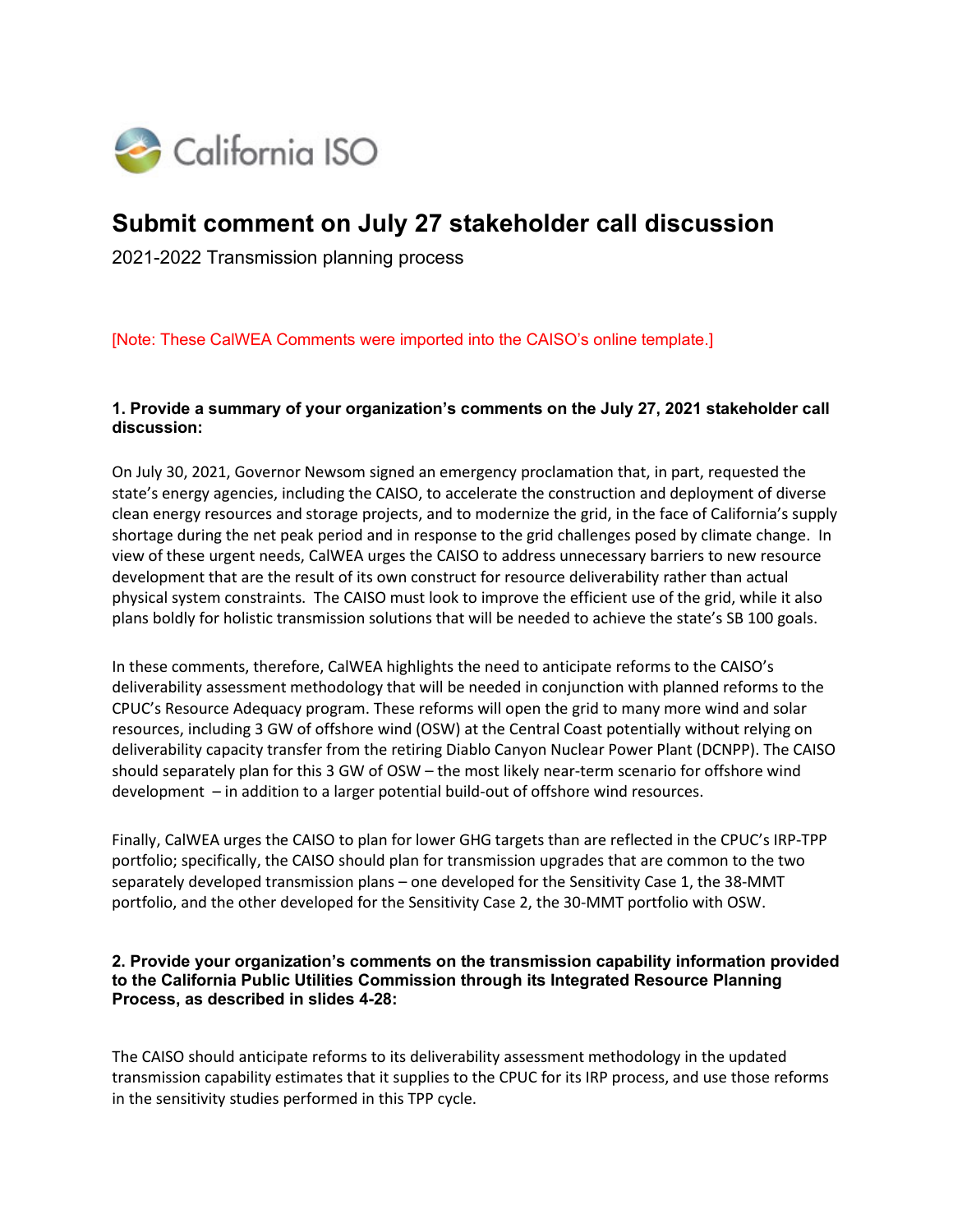As the CAISO is aware, the CPUC has adopted a conceptual framework as the basis for major structural reforms to [i](#page-5-0)ts Resource Adequacy (RA) program in 2022, with implementation in 2024.<sup>1</sup> The reforms are in response to the changing nature of the grid and its resources, which in the future will revolve principally around non-dispatchable, carbon-free renewable and integration resources, namely, solar and wind energy generation resources and storage resources. The RA reforms recognize the need to ensure that energy needs are met in all hours, rather than just one hour in each month, which is at odds with the CAISO's current deliverability methodology that is designed around the rarest and most constrained system operating conditions during the year. Parties in the CPUC's RA reform proceeding have recognized that parallel reform of the CAISO's deliverability standards are needed, particularly for non-dispatchable resources and the conditions that are expected in the hours of these resources' production.<sup>[ii](#page-5-1)</sup>

Under the new RA framework being contemplated, wind and solar resources are likely to act mainly as load modifiers and largely serve to charge dispatchable storage resources when these renewables are not directly serving demand. These conditions will not be nearly as constrained as the rare system operating conditions that CAISO currently uses for its deliverability test. The deliverability assessment methodology for dispatchable RA resources should therefore be modified, given greatly expanded hours of concern rather than a worst-case, peak-hour condition. Under the CPUC's new RA framework, the annual 8760 hours will be divided into seasons and time-of-day "slices" (for example, four time-of-day blocks for four seasons, or 16 "slices" in total, although the definition of slices is yet to be determined). The CPUC requested that CAISO directly participate in its implementation workshops, particularly on issues that pertain to their direct involvement and that "CAISO identify any required tariff modifications as early as practicable to allow for implementation prior to 2024."[iii](#page-5-2)

Deliverability reforms have important implications for the transmission capability estimates that the CAISO will be updating for the CPUC's IRP process as well as for the sensitivity studies conducted in this TPP cycle (recognizing that the CAISO must use its current deliverability methodology as it considers approving system upgrades in the current TPP cycle). With deliverability reform, it will be much easier in well-developed areas of the grid for wind and solar resources to obtain an appropriate level of deliverability, and thus to interconnect to the grid. This has important implications for offshore wind resources at the Central Coast, and should help resources in all CREZs, particularly where the grid is relatively strong.

Therefore, we encourage the CAISO to immediately seek stakeholder input on the specific deliverability reforms that the CAISO should adopt for non-dispatchable renewable and storage resources to be able to count towards an LSE's RA requirement or, alternatively, that allows non-dispatchable renewables to be netted from LSE load thus reducing the LSE's RA requirement, depending on whether a net or gross load approach is adopted. Such a methodology that is in line with expected RA reforms would be used to determine the resources in each CREZ that could achieve that level of deliverability and be employed in the offshore wind sensitivity studies.

CalWEA recommends that the current deliverability assessment methodology be modified as follows: assume an N-1 condition (i.e., assume that one major transmission segment is offline rather than two) for each slice, and assume a set of conditions for load, charging and generation dispatch that is reasonable for the conditions expected during individual non-peak slices – for example, wind and solar resource dispatch assumptions should be realistic (e.g., no solar generation assumed after dusk).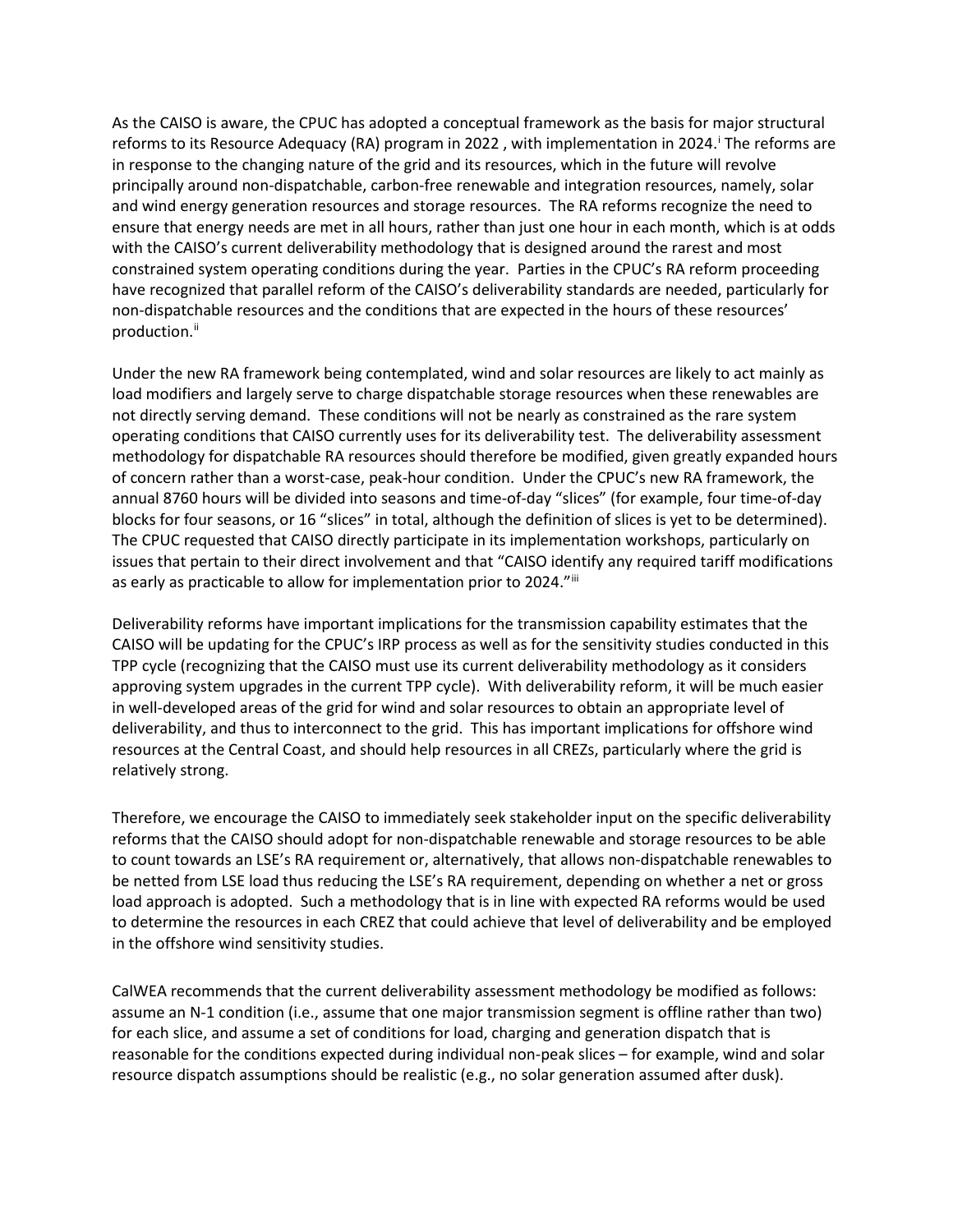(Separately, the CPUC and CAISO will need to revisit the Planning Reserve Margin to assure that sufficient RA capacity is procured to address on-peak conditions.)

**3. Provide your organization's comments on the Policy-driven Assessment Sensitivity 1 – Offshore Wind Studies topic, as described in slides 29-50 related to the 2021-2022 Transmission Planning Process:**

## **a. CAISO should study 3 GW of offshore wind at the Central Coast as a discrete element of the study, including under a revised deliverability assessment methodology pursuant to CPUC Resource Adequacy reforms**

If the CAISO's study of OSW is to be meaningful, realistic, and thus useful, it must include a focus on 3 GW of potential offshore wind (OSW) development off the coast at Morro Bay. Studying only an 8.3 GW scenario is unlikely to provide useful information regarding near-term OSW development potential.

At present, the Bureau of Ocean Management (BOEM) has authorized potential OSW development within 399 square miles off Morro Bay, which would accommodate up to 3 GW of OSW development. While the U.S. Navy has acceded to this development, it has not yet acceded to OSW development of the coast at Diablo Canyon due to its military operations there and, in fact, has historically expressed very strong reservations about the impact that such development would have on its military operations. [iv](#page-5-3)

Given the very real possibility that additional OSW development beyond 3 GW off the coast at Morro Bay will not occur during the CAISO's current planning horizon, CAISO should separately study the transmission upgrades that would be necessary only to accommodate the OSW development that is possible within the BOEM's Morro Bay call area. In addition, the grid at the Central Coast is very strong, given the facilities that were built to ensure deliveries from the retiring DCNPP, whereas the grid at the North Coast (and Northern California more generally) is very weak and will require very substantial upgrades requiring at least a decade to plan and build. These considerations warrant a specific transmission planning focus on the upgrades required to accommodate 3 GW of OSW off Morro Bay.

Further, the CAISO should consider the far more limited upgrades that would be needed if the CAISO adjusts its deliverability assessment methodology for variable renewable resources consistent with reforms to the CPUC's Resource Adequacy Program now underway as discussed above. With such reforms, which would recognize that 3 GW of OSW at Morro Bay could be delivered under conditions reasonably expected during many, if not all, of the seasonal/time slices, relatively very limited upgrades are likely to be needed (e.g., the addition of a 500 kV switchyard at Morro Bay Substation). Assuming that RA and deliverability reforms are implemented, which seem appropriate and, in the case of RA reform, likely, it would largely remove the transmission interconnection hurdle for that 3 GW of OSW and thus greatly increase the likelihood that this development could occur in the 2030 timeframe.

# **b. CAISO should also study 3 GW of offshore wind at the Central Coast in conjunction with an offshore transmission network as part of a potentially larger offshore wind development plan**

The CAISO's draft plan includes detailed consideration of an offshore network only for 1.6 GW for the Humboldt Bay area, connecting to the Bay Area via HVDC cable, as one of three options. CalWEA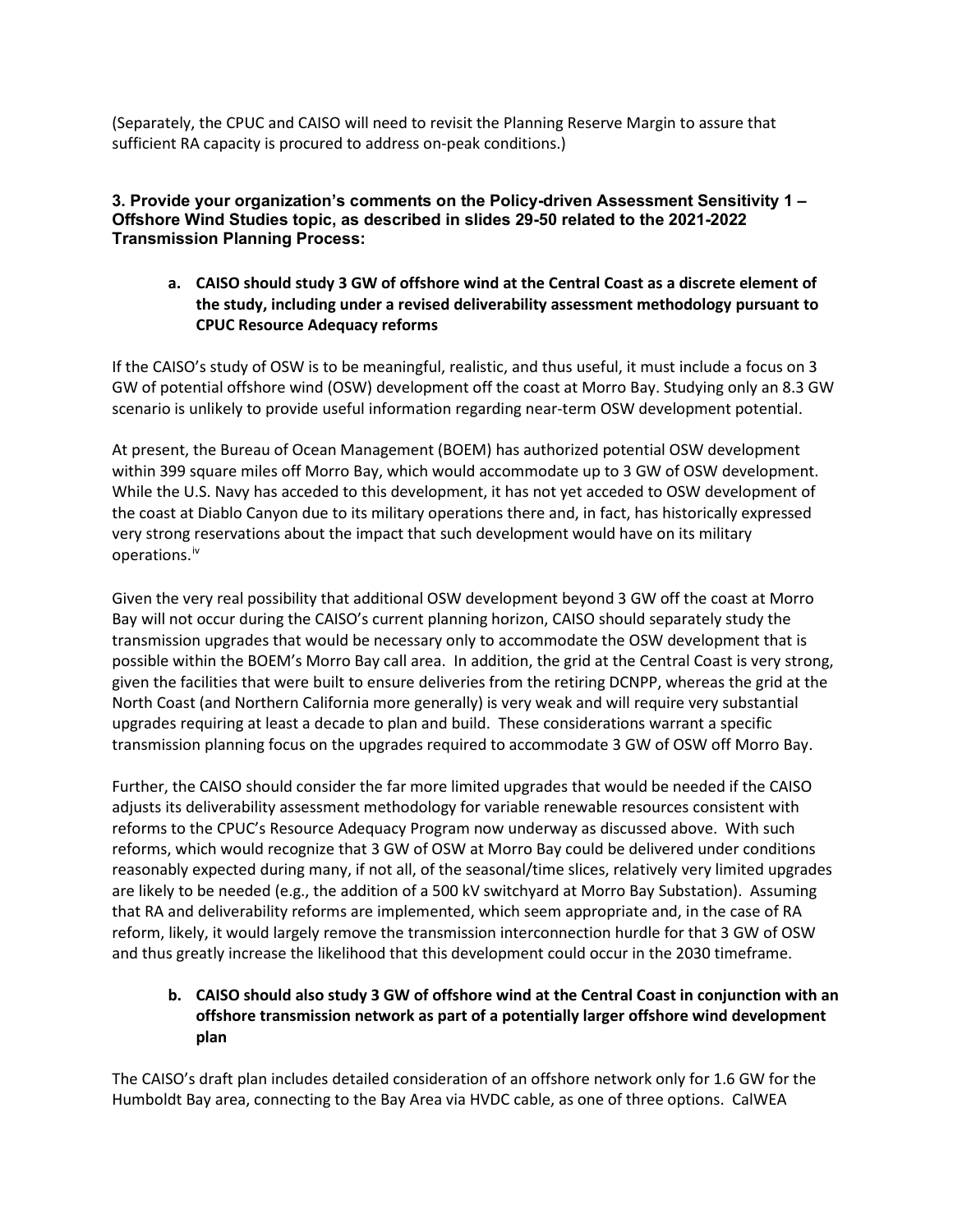supports consideration of this option but recommends that the CAISO consider offshore solutions more broadly. Given the increasing risk of major wildfires, as the state is once again experiencing, offshore networks will bring considerable risk-reduction benefits, and would also avoid the difficult task of obtaining siting approvals with a large number of land owners along a statewide, land-based path. Moreover, given other system network upgrades that will be necessary to achieve the 38 and 30 MMT GHG targets, at least some of which will be studied in this cycle, CAISO should study offshore networks in conjunction with longer-term OSW development.

To that end, as part of the study of 3 GW of OSW at Morro Bay, the CAISO should study system upgrades that bolster the grid between Northern and Southern California while resolving the LA Basin and Greater Bay Area local reliability constraints. Addressing all these needs at once is likely to produce overall efficiencies that will reduce total costs. Specifically, the CAISO should study an offshore network that connects the LA Basin to one or more Central Coast substations (Diablo Canyon and/or an expanded Morro Bay) via HVDC subsea cables. The OSW projects would connect via a shared gen-tie line to the Central Coast substation(s) where the subsea cable from the LA Basin would connect. The plan could, and we believe should, also involve a subsea cable from the same Central Coast substation(s) to the Bay Area.

CalWEA also encourages the CAISO to study an offshore network for its 21 GW outlook assessment.

Experience in the U.K. underscores these points. The U.K. is the current global leader in terms of deployed offshore wind capacity, with about 10 GW deployed over the past decade. It's current effort, called the Offshore Coordination Project, is underway to completely overhaul the UK's offshore wind transmission planning process.[i] UK energy regulator, Ofgem, has noted that the continued construction of individual offshore wind farm grid connections may prevent the UK from reaching its goal of 40 GW by 2030. As part of the Offshore Coordination Project, therefore, grid operator National Grid ESO conducted a report that found that the benefits and opportunities of an integrated offshore transmission approach, involving both shared gen-ties and what we would call "network" facilities, are maximized if advanced early in the development process. To illustrate that, the report estimates that initiating an integrated approach in 2025 could save consumers 18 percent (approximately \$8 billion USD) in combined capital and operating costs out to 2050 relative to continued pursuit of an individual project approach.

#### **4. Provide your organization's comments on the Economic Assessment Assumption Update for 2021-2022 Planning Cycle topic, as described in slides 51-65 related to the 2021-2022 Transmission Planning Process:**

No comment at this time.

## **5. Provide your organization's comments on the Out of State Wind In Portfolios topic, as described in slides 66-73 related to the 2021-2022 Transmission Planning Process:**

In considering any new transmission development out of state or within CAISO's footprint to bring outof-state (OOS) wind into CAISO load centers, the CAISO should first consider (a) the deliverability reforms discussed above, and (b) the transmission capacity that will free up due to reduced imports from OOS fossil fuel resources, many of which are scheduled to retire, as discussed in the state's RETI 2.0 report. That report confirms the potential of energy-only transmission service within California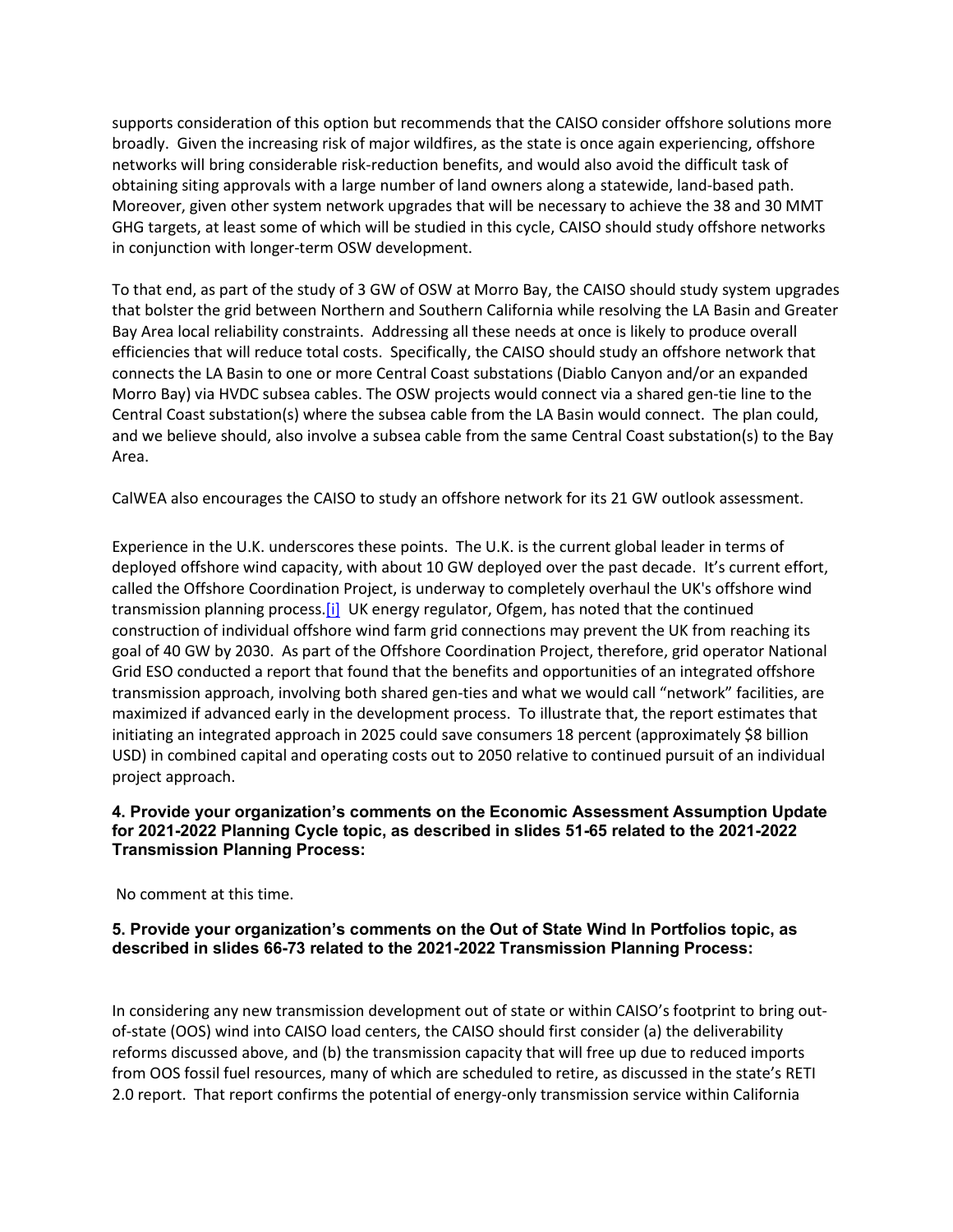previously identified by the CPUC and CAISO that could enable over 23,000 MW of renewable energy capacity without added transmission. Y Some of this energy-only capacity may become deli[v](#page-5-4)erable capacity for variable renewables under deliverability reforms. Still needed, however, is to fill out the range of transmission options with more-specific cost and availability information on firm transmission ser[vi](#page-5-5)ce in the WECC region as coal plants retire,  $\theta$  and the far greater potential to transmit power on existing infrastructure using conditional firm transmission service, advanced grid technologies and operating agreements between the CAISO and other balancing authorities inside and outside California to dynamically schedule Western resources into California particularly based on conditional firm transmission service.

## **6. Provide your organization's comments on the updates related to the 20-Year Transmission Outlook, as described in slides 74-84:**

Our comments in regarding deliverability reform and offshore wind planning apply also to the CAISO's 20-year Transmission Planning outlook.

# **7. Additional comments on the July 27, 2021 stakeholder call discussion:**

CalWEA urges the CAISO not to constrain itself to the CPUC's 46 MMT base portfolio for the purpose of planning upgrades in the current TPP cycle. The 46 MMT scenario will not likely require substantial transmission upgrades; therefore, using it as the basis for the TPP would be largely pointless. A more realistic basis for transmission planning during the current 10-year planning horizon will be necessary to achieve the state's lower GHG targets given the lead-time required to build transmission. The CPUC recently stated that it "is strongly inclined to adopt" a 38 MMT target later this year. Vii The CAISO itself stated in comments last year that its production cost modeling analysis shows that load-serving entities (LSEs) will need to procure resources exceeding the Commission's 46 million metric ton ("MMT") Reference System Plan ("RSP") and its 38 MMT portfolio to maintain reliability as early as 2026. Viii Thus, CAISO should act on the authority granted to it by FERC to plan for upgrades that it believes to be needed to maintain reliability and meet the states policy goals.

CalWEA believes that CAISO needs to take bold actions now to meet the state's reliability and policy goals. Hence, CalWEA recommends that the CAISO develop a least-regrets transmission plan, consistent with its tariff, based on the upgrades that are common to each of two separately developed transmission plans: one developed for the Sensitivity Case 1 (38-MMT portfolio) and the other developed for the Sensitivity Case 2 (30-MMT portfolio). The CAISO can be confident that the upgrades that are common to both portfolios will be "backbone" transmission upgrades that will accommodate multiple possible resource futures.

While the current TPP cycle must be based on the CAISO's existing deliverability criteria, future cycles should reflect reformed criteria:

- In parallel and in coordination with the CPUC's RA reform stakeholder working group process, the CAISO should develop companion deliverability reforms that will be necessary. (The working group report is due to be transmitted to the CPUC by February 2022).
- The next (2022-23) IRP-TPP portfolio (typically adopted in February) should be put on hold pending a CPUC decision on structural RA reforms so that those reforms can inform the CPUC's